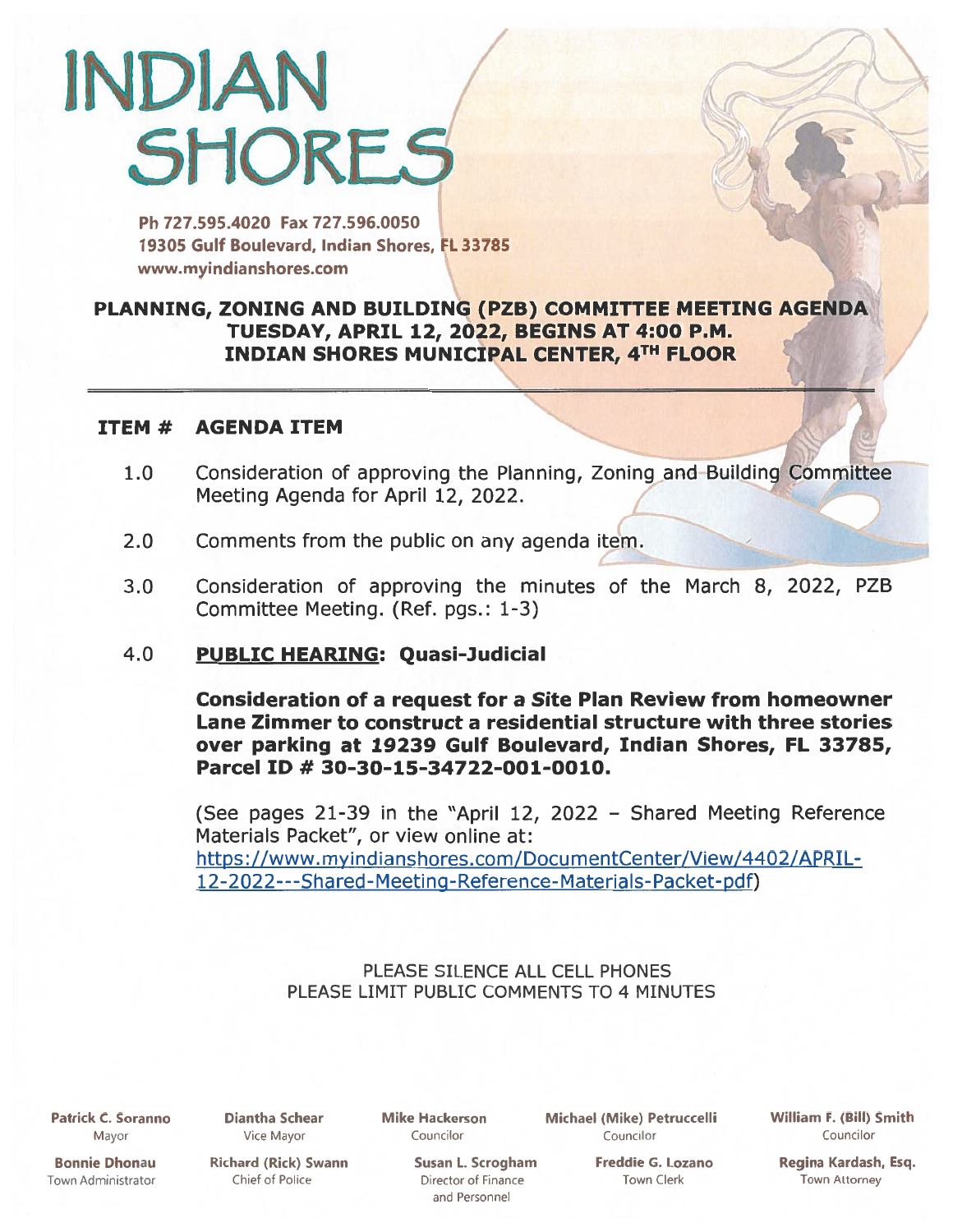Planning, Zoning and Building Committee Meeting Agenda Page 2

#### 5.0 PUBLIC HEARING: Quasi-Judicial

Consideration of <sup>a</sup> reques<sup>t</sup> for <sup>a</sup> Site Plan Review from homeowner Dimitar Markov to construct three residences with two stories over parking on 2nd Street, Indian Shores, FL 33785, Parcel ID #s 30- 30-15-34722-006-0080 (Lot 8) and 30-30-15-34722-006-0020 (Lots 2 to 7).

(See pages 40-60 in the "April 12, 2022 — Shared Meeting Reference Materials Packet", or view online at: https://www.myindianshores.com/DocumentCenter/View/4402/APRIL-12-2022---Shared-Meeting-Reference-Materials-Packet-pdf)

- 6.0 Citizens' comments on any subject.
- 7.0 PZB Committee members' comments on any subject.
- 8.0 Meeting adjournment.

Freddie Lozano Town Clerk

Any person who decides to appea<sup>l</sup> any decision of the Planning, Zoning and Building Committee with respec<sup>t</sup> to any matter considered at any such meeting will need <sup>a</sup> record of the proceedings, and for such purpose, may need to ensure that <sup>a</sup> verbatim record of the proceedings is made, which record includes that testimony and evidence upon which the appeal is to be based.

Any person with <sup>a</sup> disability requiring reasonable accommodation in order to participate in this meeting should contact the Town Clerk's office with your reques<sup>t</sup> within <sup>24</sup> hours prior to the start of the meeting. Phone 727.595.4020, Fax 727.596.0050.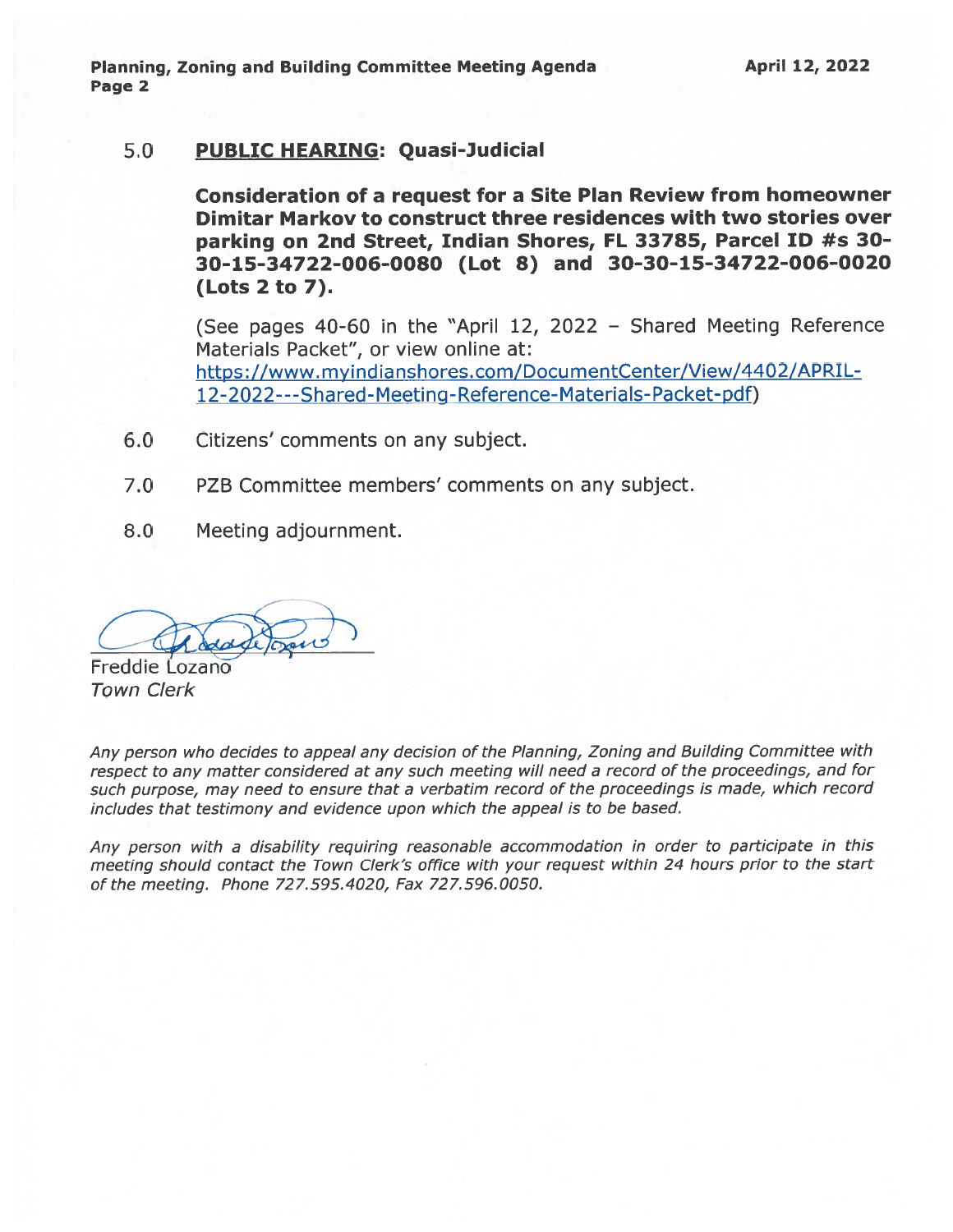# **INDIAN SHORES**

Ph 727.595.4020 Fax 727.596.0050 19305 Gulf Boulevard, Indian Shores, FL 33785 www.myindianshores.com

# PLANNING, ZONING AND BUILDING (PZB) COMMITTEE MEETING MINUTES TUESDAY, MARCH 8, 2022, BEGAN AT 4:07 P.M. INDIAN SHORES MUNICIPAL CENTER, 4TH FLOOR

#### The Meeting convened at 4:07 p.m.

- Those present: Councilor and Madam Chair Diantha Schear, Councilor and Vice Chair Bill Smith, PZB Citizen Member Dr. Candiss Rinker, PZB Alternate Citizen Members Claudia Riva'and Mark Housman, and Town Attorney Regina Kardash.
- Also present: Mayor Patrick Soranno, Vice Mayor Mike Hackerson, Councilor Mike Petruccelli, Town Administrator Bonnie Dhonau, Town Clerk Freddie Lozano, Building Official Brian Rusu, and Jude Hendershot of Hendershot General Contractors, LLC.

**Those absent:** Interim Town Engineer Jerry Dabkowski

#### ITEM # AGENDA ITEM

1.0 Consideration of approving the Planning, Zoning and Building Committee Meeting Agenda for March 8, 2022.

Motion by Dr. Rinker - seconded by Councilor Smith to approve the Planning, Zoning and Building Committee Meeting agenda for March 8, 2022. All ayes. Motion carried 3-0.

2.0 Comments from the public on any agenda item. None.

# 3.0 Consideration of approving the minutes of the March 8, 2022, PZB Committee Meeting.

| <b>Patrick C. Soranno</b> | <b>Mike Hackerson</b> | Diantha Schear   | Michael (Mike) Petruccelli | William F. (Bill) Smith |
|---------------------------|-----------------------|------------------|----------------------------|-------------------------|
| <b>Mayor</b>              | <b>Vice Mayor</b>     | <b>Councilor</b> | <b>Councilor</b>           | <b>Councilor</b>        |
|                           |                       | and Personnel    |                            |                         |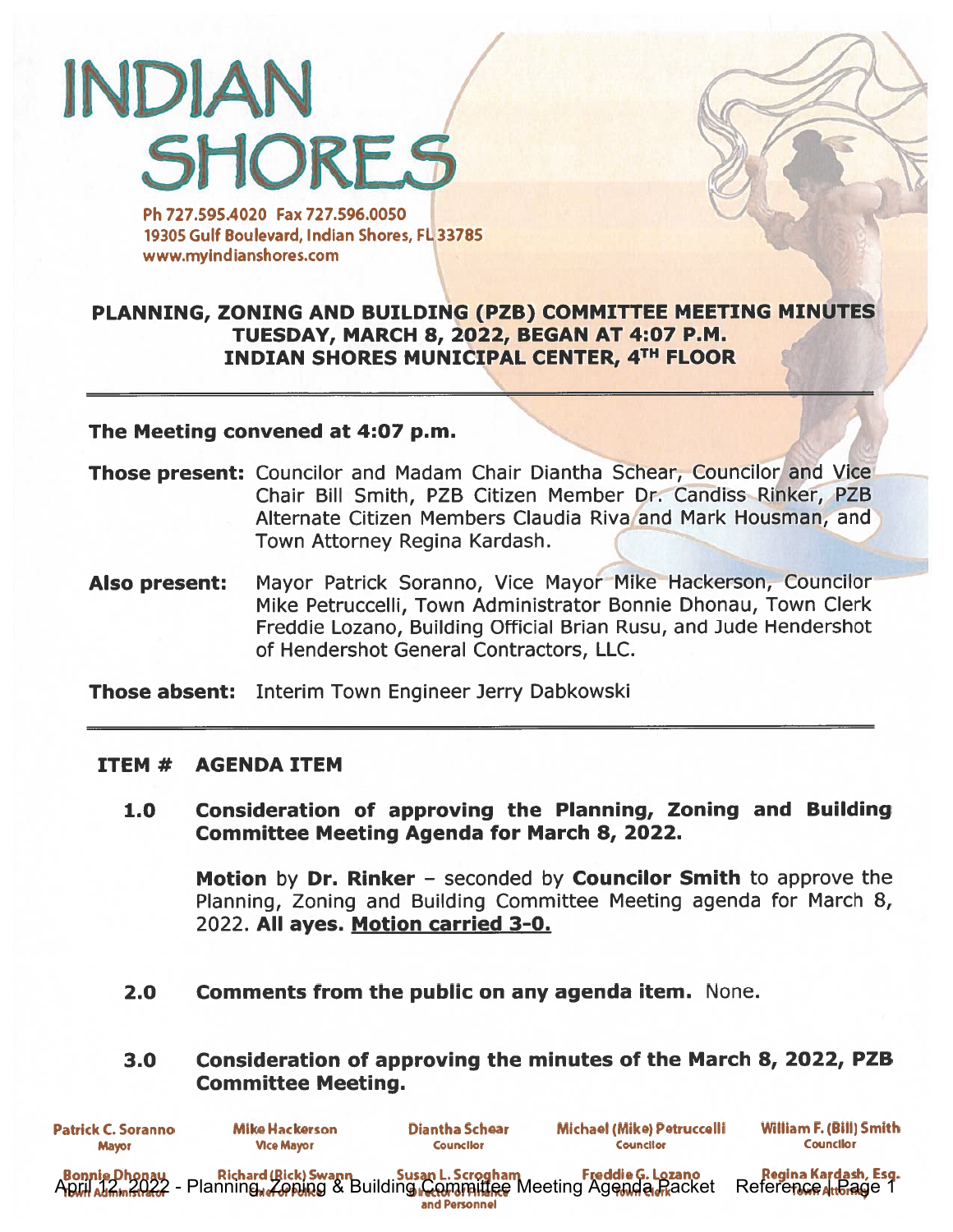Motion by Councilor Smith - seconded by Dr. Rinker to approve the PZB Committee Meeting minutes of March 8, 2022. All ayes. Motion carried 3-0.

Madam Chair Schear and Vice Chair Smith recused themselves from the Dais. The PZB Citizen Members took their seats to start the hearing.

#### 4.0 PUBLIC HEARING: Quasi-Judicial

Dr. Rinker made the Quasi-Judicial announcement.

Mr. Lozano administered the Oath to Mr. Rusu and Mr. Hendershot who wished to testify in the hearing.

#### Disclosure of ex parte communications:

The Special Town Council Meeting Minutes of February 22, 2022, Agenda Item #4, submitted as ex parte communications resulting from discussions regarding 19914 Gulf Blvd., Units 2 and 3.

After disclosing that ex parte communications regarding this site <sup>p</sup>lan occurred at <sup>a</sup> previous Special Town Council meeting, Dr. Rinker and Ms. Riva confirmed to Attorney Kardash that they can still independently evaluate the evidence and testimony being presented at this hearing.

(Continued from the February 22, 2022, Planning, Zoning and Building Committee as <sup>a</sup> result of <sup>a</sup> lack of quorum.)

Consideration of <sup>a</sup> reques<sup>t</sup> for <sup>a</sup> Site Plan Review from Hendershot General Contractors, LLC, to construct <sup>a</sup> duplex residence with two stories over parking at 19914 Gulf Boulevard, Units <sup>2</sup> and 3, Indian Shores, FL 33785, Parcel ID. 24-30-14-42912-001-0440.

The hearing began with the acceptance of the Town's files as evidence on this case.

Motion by Ms. Riva - seconded by Mr. Housman to accept the Town's files as evidence, which included the engineer's correspondence, site plans, and all additional information included in the backup materials. All ayes. Motion carried 3-0.

Interim Town Engineer Mr. Dabkowski was absent. Mr. Rusu, Building Official, recommended the site <sup>p</sup>lan's approva<sup>l</sup> based on his review with respec<sup>t</sup> to the Town's codes and Mr. Dabkowski's letter. Additionally, Mr. Rusu did not see <sup>a</sup> need for <sup>a</sup> variance based on Mr. Dabkowski's letter.